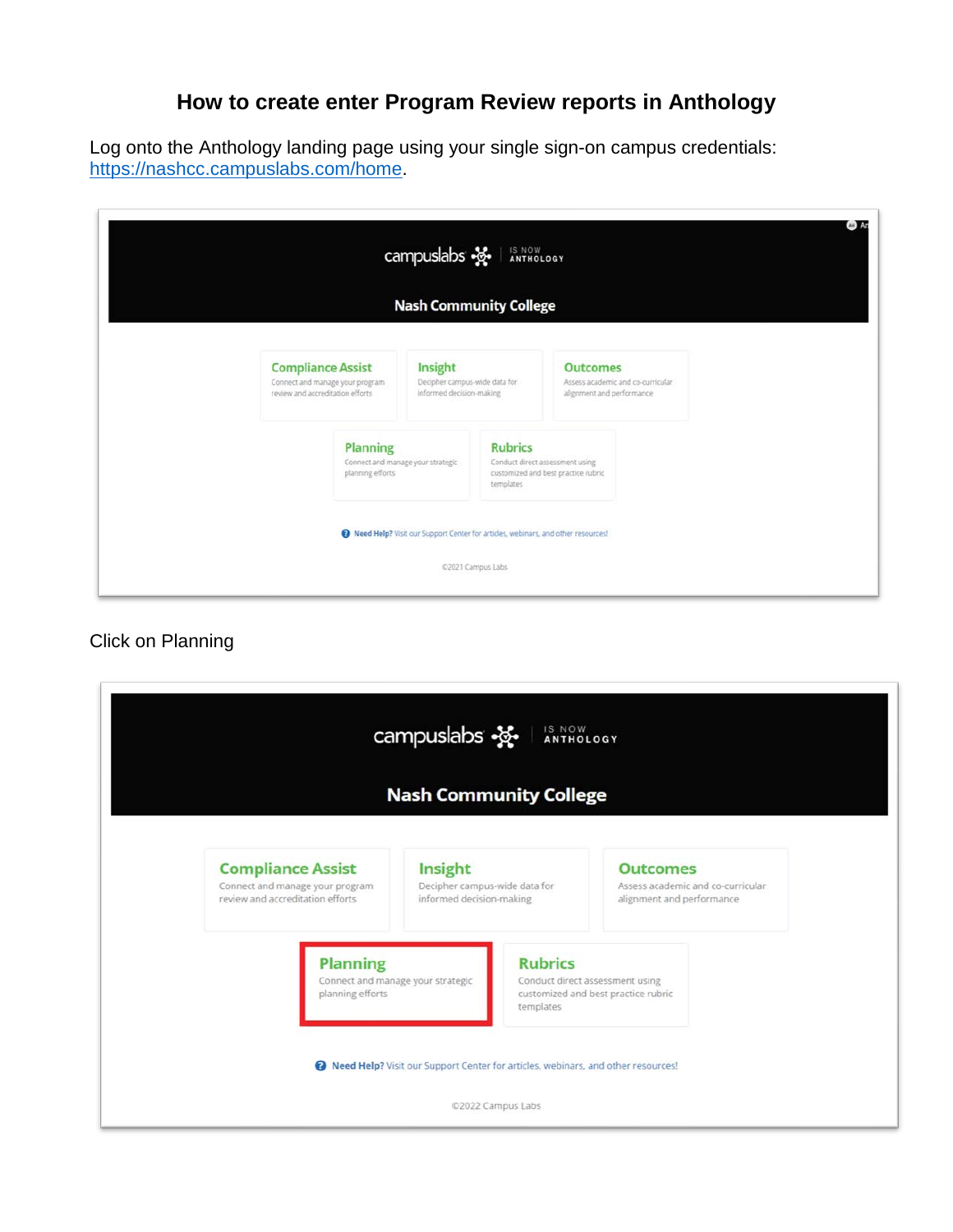The landing page for department chairs and administrators should be a similar appearing dashboard.

| Assessment Cycles                               |                                       |                          | Plans                                                                                                                                                                                                                                                                                                             |
|-------------------------------------------------|---------------------------------------|--------------------------|-------------------------------------------------------------------------------------------------------------------------------------------------------------------------------------------------------------------------------------------------------------------------------------------------------------------|
| 2018-2021 Program Review                        |                                       |                          | <b>Student Outcomes Best Practice</b>                                                                                                                                                                                                                                                                             |
| Start<br>07/01/21<br>Do<br>Check<br>Act<br>Plan |                                       | End<br>06/30/22          | Designed to address SACSCOC Standard 8.2 for educational<br>programs, general education, and academic & student services.<br>Effective institutions focus on the design and improvement of<br>educational experiences to enhance student learning and<br>support appropriate student outcomes for its educational |
| @ Org Units Status                              | <b>X</b> Days Remaining               | <b>A.</b> Org Units      | programs and related academic and student services that<br>support student success. To meet the goals of educational                                                                                                                                                                                              |
| O No Data 0<br><b>Q</b> Partial<br>司            | for PLAN phase<br>07/01/21 - 12/30/21 | 12<br>including selected | programs, an institution is always asking itself whether it has<br>met those goals and how it can become even better. When<br>reviewing Standard 8.2, peer evaluators will look for evidence                                                                                                                      |
| C Fulfilled 7                                   | <b>View Status Details</b>            | child Org Units          | of each of the three key elements of the standard, but do so as<br>an integrated activity where the parts are linked: (1) identify<br>expected outcomes: (2) assess the extent to which the<br>institution achieves these outcomes; and (3) provides evidence<br>of seeking improvement based on analysis.        |
|                                                 |                                       |                          | Academic Learning Outcomes Plan                                                                                                                                                                                                                                                                                   |
|                                                 |                                       |                          |                                                                                                                                                                                                                                                                                                                   |

Be sure that the assessment cycle is selected to the one that you want to work on. Chairs may have access to both a program review and a student learning outcomes review at the same time.

| <b>Assessment Cycles</b>                                   |                            |                                                   |                                             | Plans                                                                                                                                                                                                                                                                                                                                                                                                                                                                                                      |
|------------------------------------------------------------|----------------------------|---------------------------------------------------|---------------------------------------------|------------------------------------------------------------------------------------------------------------------------------------------------------------------------------------------------------------------------------------------------------------------------------------------------------------------------------------------------------------------------------------------------------------------------------------------------------------------------------------------------------------|
| 2018-2021 Program Review                                   |                            |                                                   |                                             | <b>Student Outcomes Best Practice</b>                                                                                                                                                                                                                                                                                                                                                                                                                                                                      |
| Start<br>07/01/21<br>Do:<br>Check<br>Plan                  | Act                        |                                                   | End<br>06/30/22                             | Designed to address SACSCOC Standard 8.2 for educational<br>programs, general education, and academic & student services.<br>Effective institutions focus on the design and improvement of<br>educational experiences to enhance student learning and<br>support appropriate student outcomes for its educational                                                                                                                                                                                          |
| @ Org Units Status                                         |                            | <b>X</b> Days Remaining                           | <b>A.</b> Org Units                         | programs and related academic and student services that<br>support student success. To meet the goals of educational                                                                                                                                                                                                                                                                                                                                                                                       |
| O No Data 0<br><b>Q</b> Partial<br>$\leq$<br>C Fulfilled 7 | <b>View Status Details</b> | $\Omega$<br>for PLAN phase<br>07/01/21 - 12/30/21 | 12<br>including selected<br>child Org Units | programs, an institution is always asking itself whether it has<br>met those goals and how it can become even better. When<br>reviewing Standard 8.2, peer evaluators will look for evidence<br>of each of the three key elements of the standard, but do so as<br>an integrated activity where the parts are linked: (1) identify<br>expected outcomes; (2) assess the extent to which the<br>institution achieves these outcomes; and (3) provides evidence<br>of seeking improvement based on analysis. |
|                                                            |                            |                                                   |                                             |                                                                                                                                                                                                                                                                                                                                                                                                                                                                                                            |
|                                                            |                            |                                                   |                                             | Academic Learning Outcomes Plan                                                                                                                                                                                                                                                                                                                                                                                                                                                                            |

The org units status section will show the status of all reports under the area of supervision.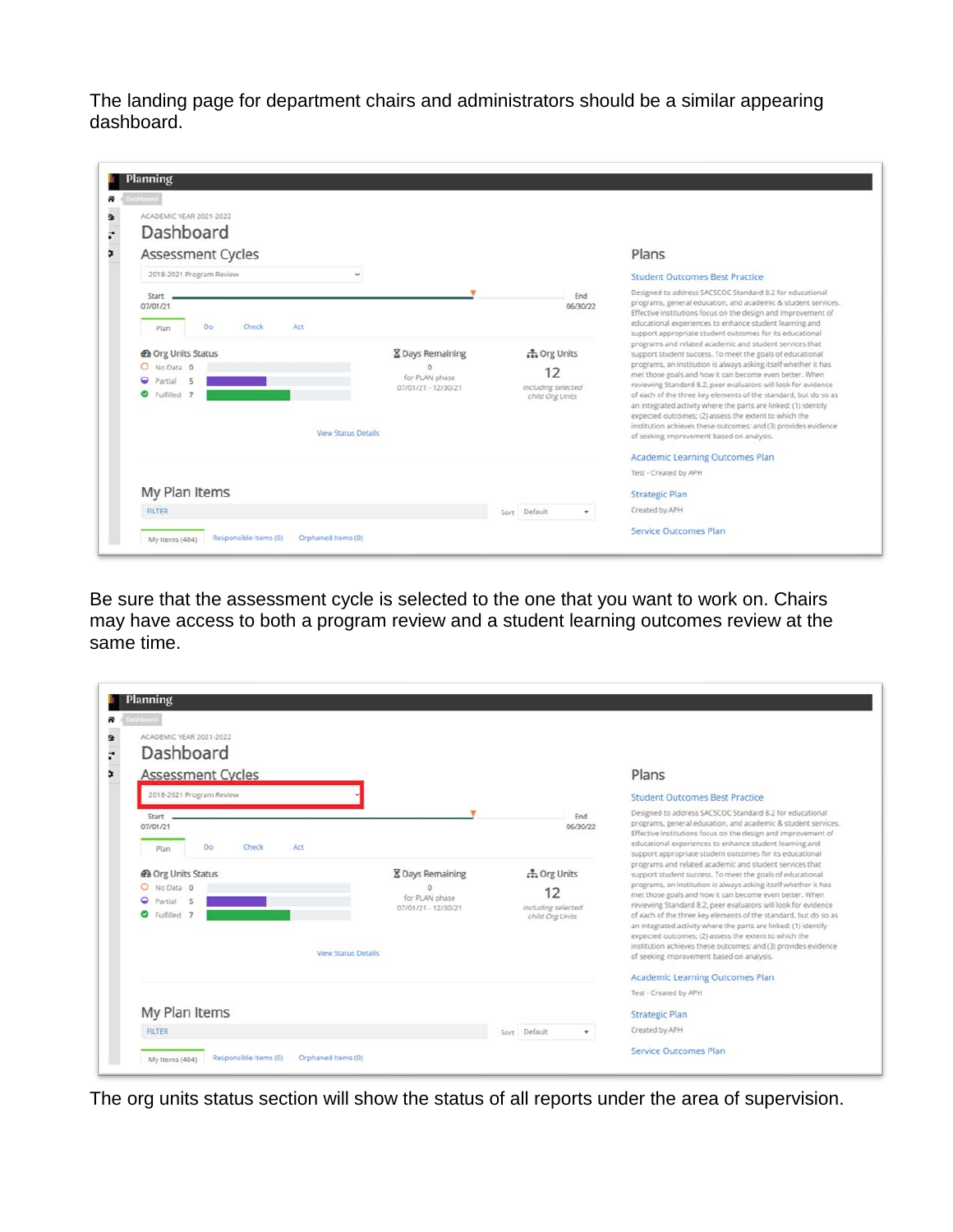| Assessment Cycles<br>2018-2021 Program Review                                                             |                                                                  |                                                                    | Plans<br><b>Student Outcomes Best Practice</b>                                                                                                                                                                                                                                                                                                                                                                                                                                                                                                                                                                                                                        |
|-----------------------------------------------------------------------------------------------------------|------------------------------------------------------------------|--------------------------------------------------------------------|-----------------------------------------------------------------------------------------------------------------------------------------------------------------------------------------------------------------------------------------------------------------------------------------------------------------------------------------------------------------------------------------------------------------------------------------------------------------------------------------------------------------------------------------------------------------------------------------------------------------------------------------------------------------------|
| <b>Start</b><br>07/01/21<br>Act<br>Do<br>Check<br>Plan                                                    |                                                                  | End<br>06/30/22                                                    | Designed to address SACSCOC Standard 8.2 for educational<br>programs, general education, and academic & student services.<br>Effective institutions focus on the design and improvement of<br>educational experiences to enhance student learning and<br>support appropriate student outcomes for its educational                                                                                                                                                                                                                                                                                                                                                     |
| @ Org Units Status<br>O No Data 0<br><b>Q</b> Partial<br>式<br>C Fulfilled 7<br><b>View Status Details</b> | <b>X</b> Days Remaining<br>for PLAN phase<br>07/01/21 - 12/30/21 | <b>A.</b> Org Units<br>12<br>including selected<br>child Org Units | programs and related academic and student services that<br>support student success. To meet the goals of educational<br>programs, an institution is always asking itself whether it has<br>met those goals and how it can become even better. When<br>reviewing Standard 8.2, peer evaluators will look for evidence<br>of each of the three key elements of the standard, but do so as<br>an integrated activity where the parts are linked: (1) identify<br>expected outcomes; (2) assess the extent to which the<br>institution achieves these outcomes; and (3) provides evidence<br>of seeking improvement based on analysis.<br>Academic Learning Outcomes Plan |

Click on View Status Details to see more specific information as to what has been submitted and what is missing.

|                                  | <b>Assessment Cycles</b>  |       |     |   |                                       |                     |
|----------------------------------|---------------------------|-------|-----|---|---------------------------------------|---------------------|
|                                  | 2018-2021 Program Review  |       |     | v |                                       |                     |
| <b>Start</b><br>07/01/21<br>Plan | Do                        | Check | Act |   |                                       | End<br>06/30/22     |
|                                  | <b>@</b> Org Units Status |       |     |   | <b>X</b> Days Remaining               | <b>A.</b> Org Units |
| Ο                                | No Data 0                 |       |     |   | $\Omega$                              | 12                  |
| Partial<br>◒                     | 5                         |       |     |   | for PLAN phase<br>07/01/21 - 12/30/21 | including selected  |
| ø                                | Fulfilled 7               |       |     |   |                                       | child Org Units     |

Click on "no data," "partial," or "fulfilled" to see a more detailed breakdown of what has been submitted and what is missing.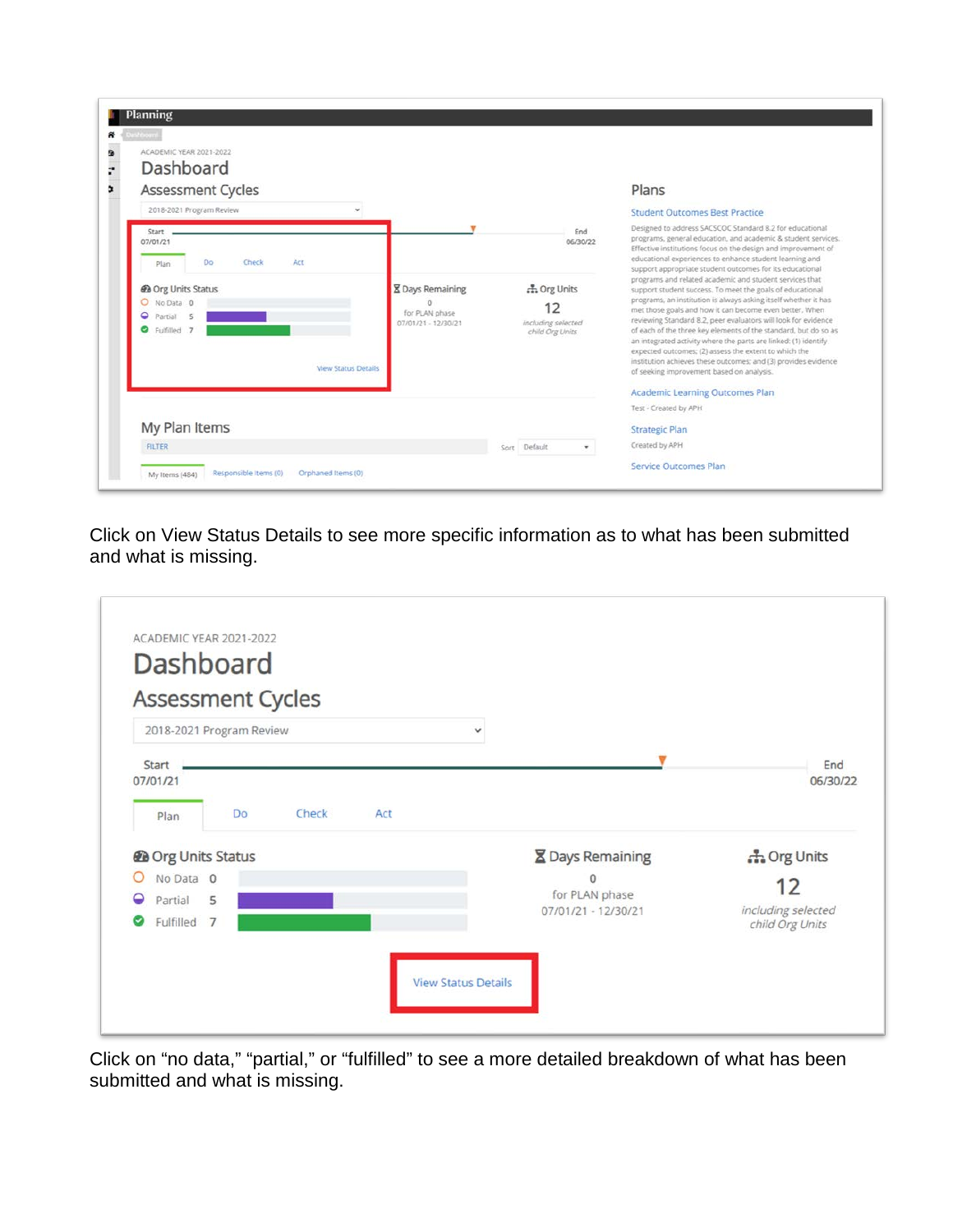| Check<br>Do:<br>Plan                                       | Act                            |
|------------------------------------------------------------|--------------------------------|
| <b>@</b> Org Units Status                                  |                                |
| No Data 0                                                  |                                |
| Partial<br>5                                               |                                |
| Fulfilled<br>$\overline{7}$                                |                                |
|                                                            |                                |
|                                                            |                                |
|                                                            | SORT<br>Org Unit: Alphabetical |
| Org Unit/Requirement                                       | <b>Status</b>                  |
| $O$ No Data (0)                                            |                                |
| $\ominus$ Partial (5)                                      |                                |
| Fulfilled (7)                                              |                                |
| <b>Accounting and Finance</b>                              | 100% Fulfilled                 |
| <b>Associate Degree Nursing</b>                            | 100% Fulfilled                 |
| <b>Business Administration</b>                             | 100% Fulfilled                 |
| <b>Human Services Technology</b>                           | 100% Fulfilled                 |
| <b>Institutional Technology</b>                            | 100% Fulfilled                 |
|                                                            | 100% Fulfilled                 |
|                                                            |                                |
| <b>Medical Assisting</b><br><b>Supply Chain Management</b> | 100% Fulfilled                 |

For programs that are missing data, you can click on the blue title and drill down farther to see exactly what has been submitted and what is missing.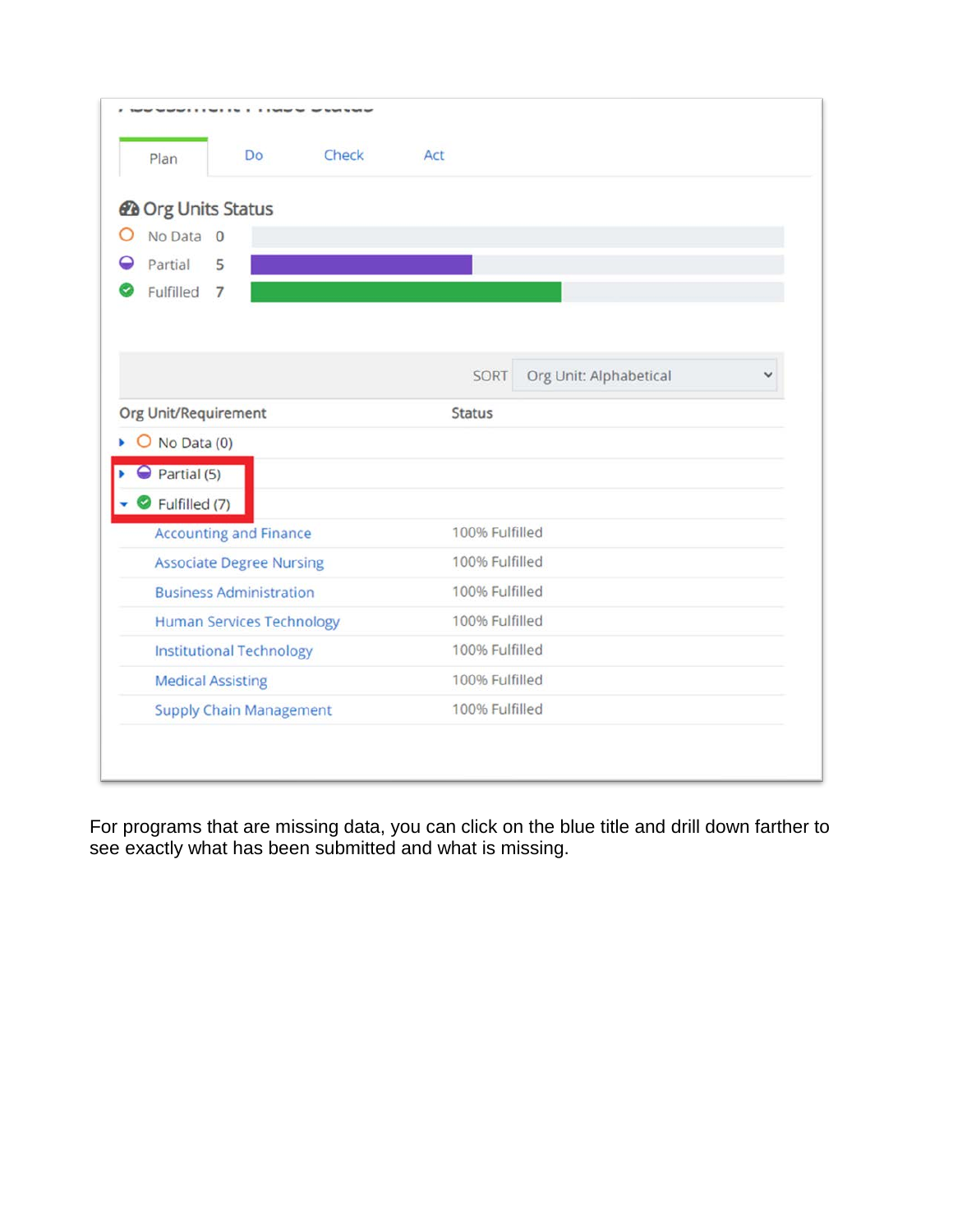| Program faculty                                                             |  |          |  |
|-----------------------------------------------------------------------------|--|----------|--|
| Academic year                                                               |  | 0        |  |
| O Number of full-time faculty                                               |  |          |  |
| O Percent of sections taught by full-time faculty                           |  |          |  |
| Number of part-time faculty<br>O                                            |  |          |  |
| O Percent of sections taught by part-time faculty                           |  |          |  |
| Academic year                                                               |  | $\Omega$ |  |
| O Number of full-time faculty                                               |  |          |  |
| O Percent of sections taught by full-time faculty                           |  |          |  |
| O Number of part-time faculty                                               |  |          |  |
| O Percent of sections taught by part-time faculty                           |  |          |  |
| Academic year                                                               |  | $\Omega$ |  |
| O Number of full-time faculty                                               |  |          |  |
| O Percent of sections taught by full-time faculty                           |  |          |  |
| O Number of part-time faculty                                               |  |          |  |
| O Percent of sections taught by part-time faculty                           |  |          |  |
| O Has the program's full-time faculty changed over the past<br>throa youre? |  |          |  |

Click the third icon down which should take you to your plans.



Make sure that the plan type corresponds to the plan you are completing. Remember that chairs may have access to more than one type of report in the same assessment cycle.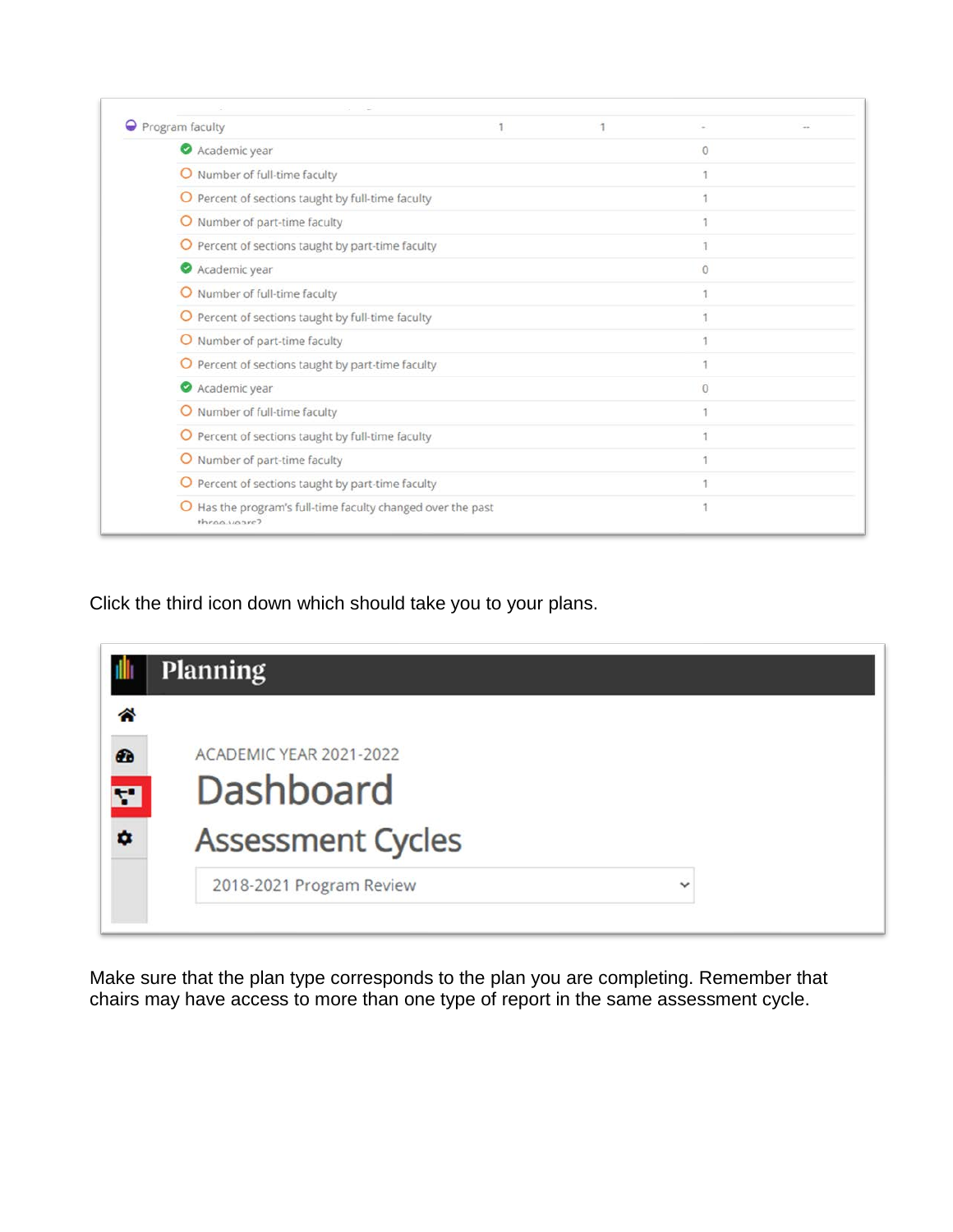| 斧 | <b>Planning</b>                   |                                                                                                 |
|---|-----------------------------------|-------------------------------------------------------------------------------------------------|
| £ | Academic Year 2021-2022<br>曲<br>۰ | ACADEMIC YEAR 2021-2022 / PROGRAM REVIEW                                                        |
|   | ₹ Program Review                  | <b>Nash Community College</b>                                                                   |
|   | Institution<br>My Units           | <b>Reports</b><br><b>B</b> Documents<br>Plan Items<br><b>FILTER</b>                             |
|   | Q search                          |                                                                                                 |
|   | <b>Nash Community College</b>     | There are no plan items associated with the current Time Period, Plan, and Organizational Unit. |
|   |                                   | Viewing 0-0 of 0<br>Show<br>10<br>$\div$                                                        |

Click through the organizational chart to find your department and programs.

|              | <b>Planning</b>                                                       |                                                                                                 |
|--------------|-----------------------------------------------------------------------|-------------------------------------------------------------------------------------------------|
| 斧<br>Đ<br>Y. | Academic Year 2021-2022<br>曲<br>$\mathbf{v}$<br>₹ Program Review<br>٠ | ACADEMIC YEAR 2021-2022 / PROGRAM REVIEW<br><b>Nash Community College</b>                       |
| ۰            | Institution<br>My Units                                               | <b>Reports</b><br><b>B</b> Documents<br>* Plan Items<br><b>FILTER</b>                           |
|              | Q search<br><b>Nash Community College</b>                             | There are no plan items associated with the current Time Period, Plan, and Organizational Unit. |
|              |                                                                       | Show $10 \div$ Viewing 0-0 of 0                                                                 |

For each of your programs, you should find a set of templates that correspond with the Word version of the program review document. (Please note: All data that follows is fake and for demonstration purposes only.)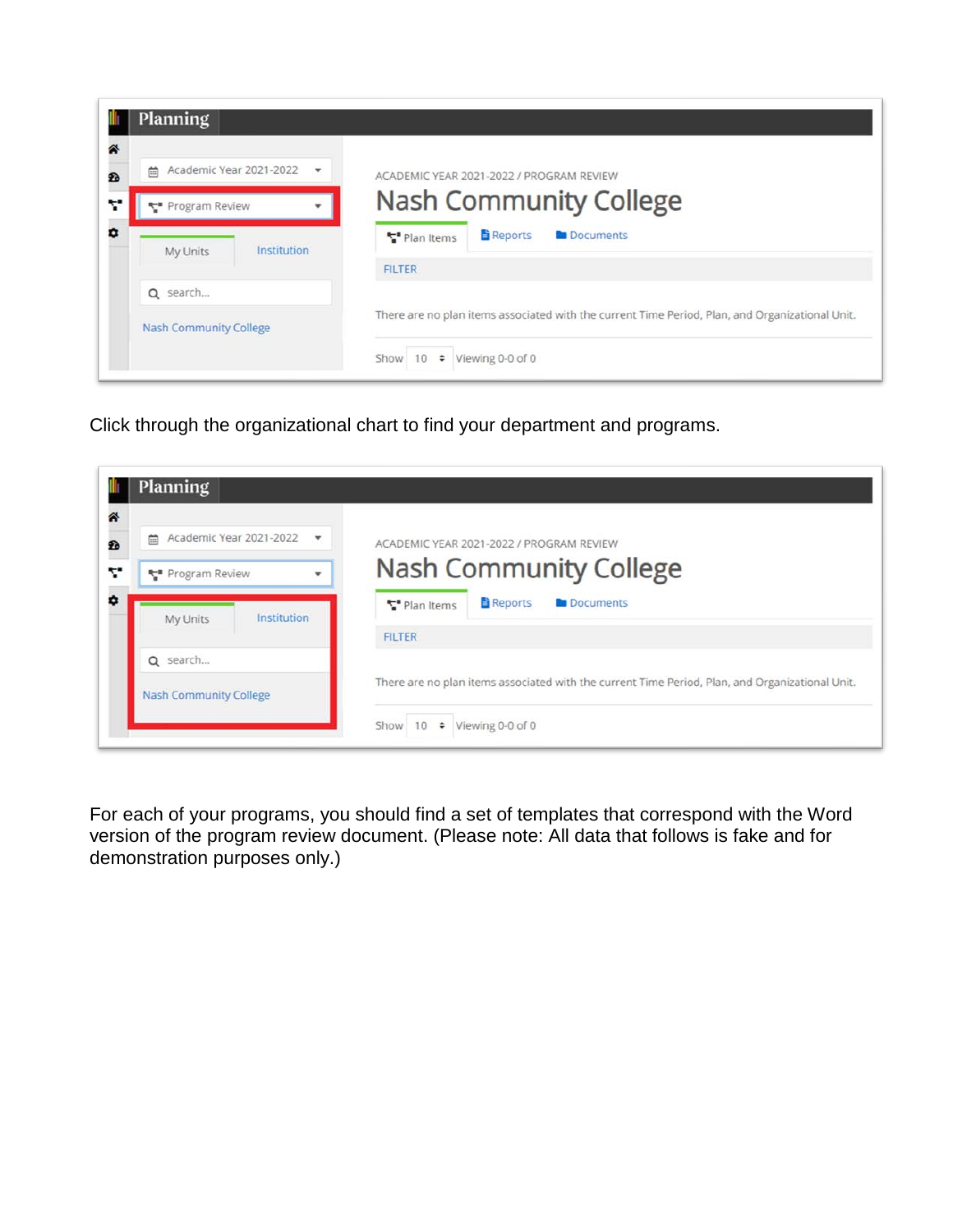

Click on any of the blue hyperlinks to open a window that allows you to edit that template. The program name and code should already be filled in for you, but you can edit if changes have taken place to either one. The "progress" drop down allows you to indicate if data entry is in progress, completed, or on schedule. If you have finished all data entry for the section, list it as "completed." Each box has a label and many have additional prompts to help guide you and your faculty in completing them. These boxes correspond to fields on the previous program review document.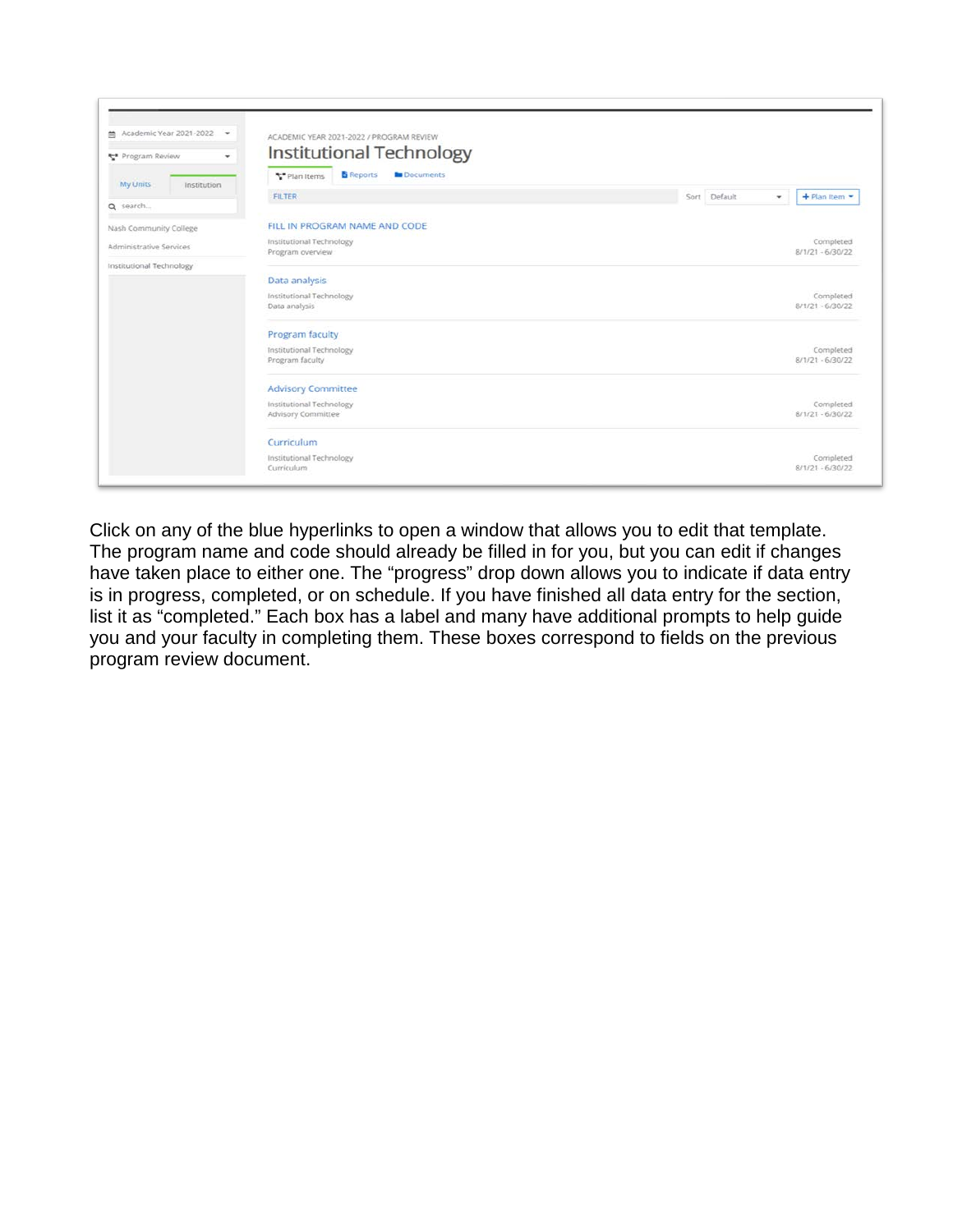|            | Program Name and Code *                                                                  |  |  |  |   |                       |  |  |  |  |  |
|------------|------------------------------------------------------------------------------------------|--|--|--|---|-----------------------|--|--|--|--|--|
|            | FILL IN PROGRAM NAME AND CODE                                                            |  |  |  |   |                       |  |  |  |  |  |
| Start *    |                                                                                          |  |  |  |   |                       |  |  |  |  |  |
| 08/01/2021 |                                                                                          |  |  |  | □ |                       |  |  |  |  |  |
| $End *$    |                                                                                          |  |  |  |   |                       |  |  |  |  |  |
| 06/30/2022 |                                                                                          |  |  |  | □ |                       |  |  |  |  |  |
| Progress   |                                                                                          |  |  |  |   |                       |  |  |  |  |  |
|            |                                                                                          |  |  |  |   |                       |  |  |  |  |  |
|            | Providing Department *                                                                   |  |  |  |   |                       |  |  |  |  |  |
|            | Institutional Technology                                                                 |  |  |  |   |                       |  |  |  |  |  |
|            | Purpose statement for program<br>Why does the program exist? What is its basic function? |  |  |  |   |                       |  |  |  |  |  |
|            | File Edit View Insert Format Tools Table                                                 |  |  |  |   |                       |  |  |  |  |  |
|            |                                                                                          |  |  |  |   | F F F E G G   H Y H Y |  |  |  |  |  |

When you have finished all questions in the section, click "done." You can still go back and edit later if needed even after you have clicked "done."

| File                   | Edit View |                 | Insert Format Tools Table |  |  |  |
|------------------------|-----------|-----------------|---------------------------|--|--|--|
| ð<br>$\leftrightarrow$ | Paragraph | $\mathcal{M}$ . |                           |  |  |  |
|                        |           |                 |                           |  |  |  |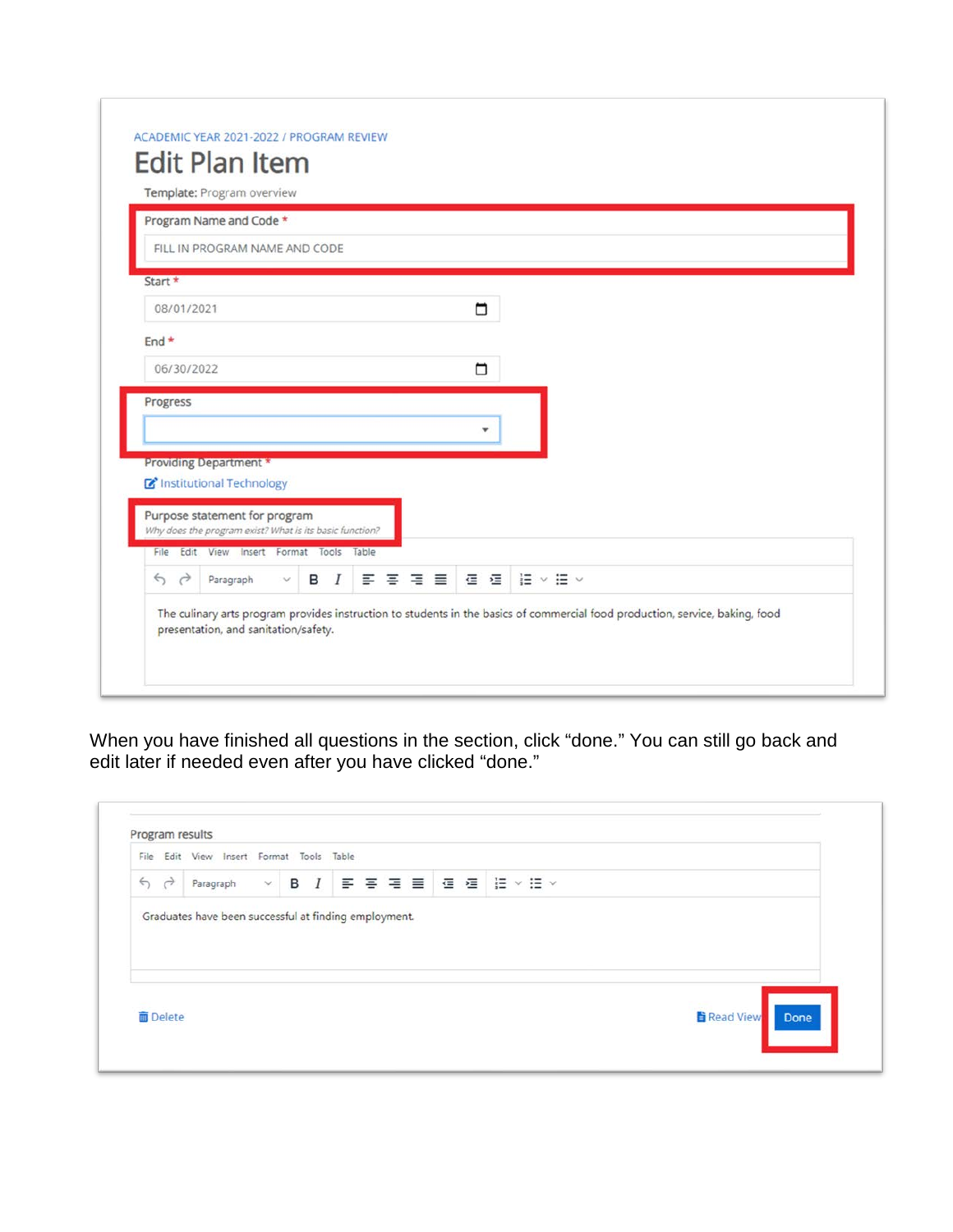Each section works the same. In a few places where the previous report asked for you to attach documentation, the new form gives the same directions under the section header, and then has a place underneath where you can upload the files. You can choose to create a folder if you wish or just upload the documents.

|                                    |                                                                                                                          |              |  |  |  |  |  | How many times per year has the Advisory Committee for this program met over the past three years? |  |  |  |
|------------------------------------|--------------------------------------------------------------------------------------------------------------------------|--------------|--|--|--|--|--|----------------------------------------------------------------------------------------------------|--|--|--|
| 3                                  |                                                                                                                          |              |  |  |  |  |  |                                                                                                    |  |  |  |
|                                    | Describe the key recommendations of the Advisory Committee over the last three years.                                    |              |  |  |  |  |  |                                                                                                    |  |  |  |
| minutes.                           | In addition to your narrative response, please also upload the advisory committee roster and last three years of meeting |              |  |  |  |  |  |                                                                                                    |  |  |  |
| File                               | Edit View Insert Format Tools Table                                                                                      |              |  |  |  |  |  |                                                                                                    |  |  |  |
| $\rightarrow$<br>$\leftrightarrow$ | Paragraph                                                                                                                | $\checkmark$ |  |  |  |  |  |                                                                                                    |  |  |  |
|                                    | The advisory committee recommends that we involve more local chefs in the capstone judging.                              |              |  |  |  |  |  |                                                                                                    |  |  |  |
|                                    |                                                                                                                          |              |  |  |  |  |  |                                                                                                    |  |  |  |
|                                    |                                                                                                                          |              |  |  |  |  |  |                                                                                                    |  |  |  |

You can return to the dashboard to make sure that 100% of the fields have been answered once you are finished. Make sure that you enter something in all fields, even if the answer is 0 or N/A. Any fields left blank will be counted as missing by the system.

If you would like to save a copy once all data has been entered, go back to the dashboard.



Click back on View Status Details and Fulfilled to select the appropriate program.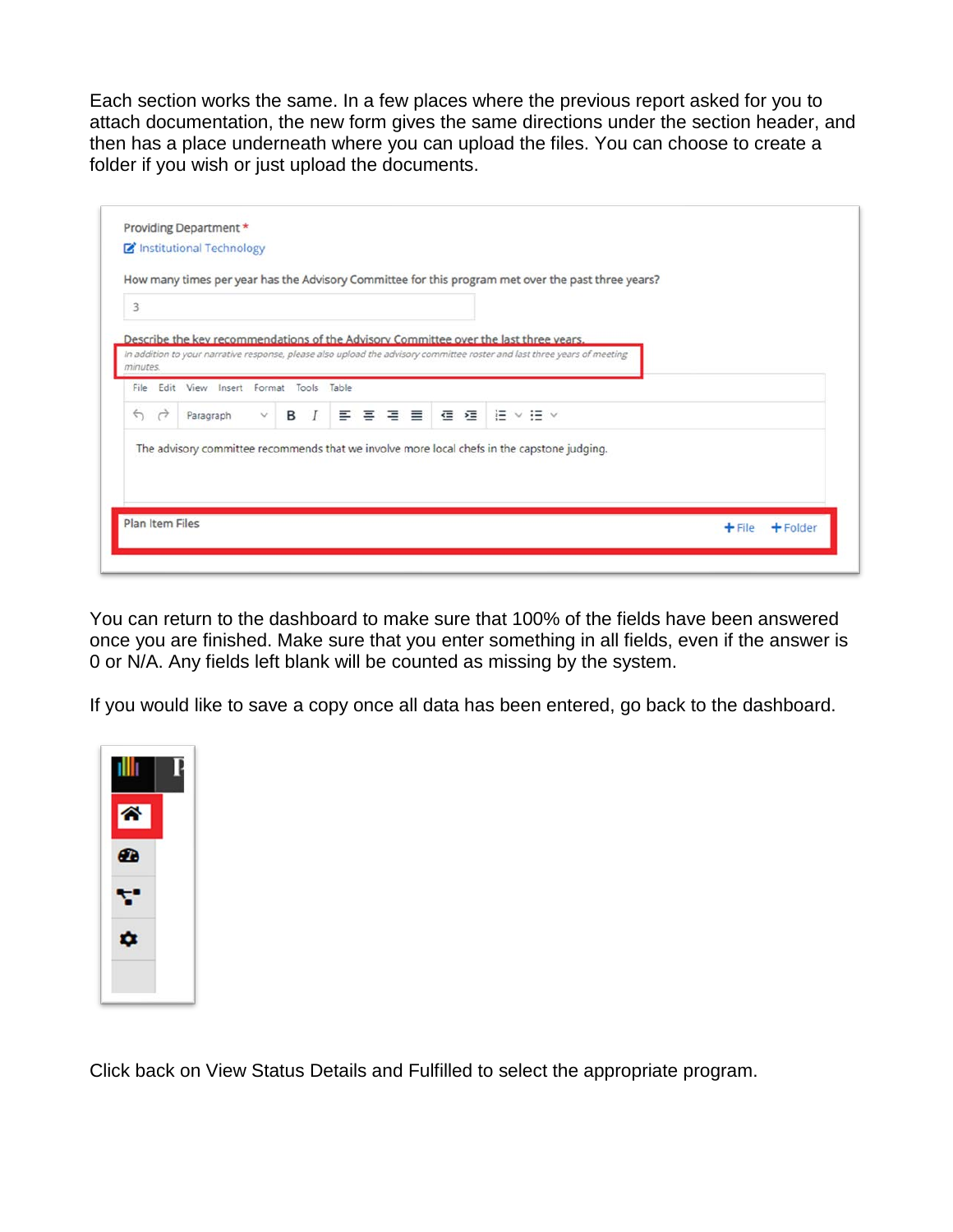| Assessment Cycles<br>2018-2021 Program Review | $\checkmark$               |                                       |
|-----------------------------------------------|----------------------------|---------------------------------------|
| Start<br>07/01/21                             |                            | End<br>06/30/22                       |
| Do<br>Check<br>Act<br>Plan                    |                            |                                       |
| <b>@</b> Org Units Status                     | <b>X</b> Days Remaining    | norg Units                            |
| No Data 0<br>O                                | $\Omega$<br>for PLAN phase | 12                                    |
| ◒<br>5<br>Partial<br>Fulfilled 7<br>ల         | 07/01/21 - 12/30/21        | including selected<br>child Org Units |

| Check<br><b>Do</b><br>Plan       | Act                            |
|----------------------------------|--------------------------------|
| <b>@</b> Org Units Status        |                                |
| No Data 0                        |                                |
| Partial<br>5                     |                                |
| Fulfilled<br>$\overline{7}$      |                                |
|                                  |                                |
|                                  | Org Unit: Alphabetical<br>SORT |
| Org Unit/Requirement             | <b>Status</b>                  |
| O No Data (0)<br>r               |                                |
| $\ominus$ Partial (5)            |                                |
| Fulfilled (7)                    |                                |
| <b>Accounting and Finance</b>    | 100% Fulfilled                 |
| <b>Associate Degree Nursing</b>  | 100% Fulfilled                 |
| <b>Business Administration</b>   | 100% Fulfilled                 |
| <b>Human Services Technology</b> | 100% Fulfilled                 |
| <b>Institutional Technology</b>  | 100% Fulfilled                 |
|                                  | 100% Fulfilled                 |
| <b>Medical Assisting</b>         |                                |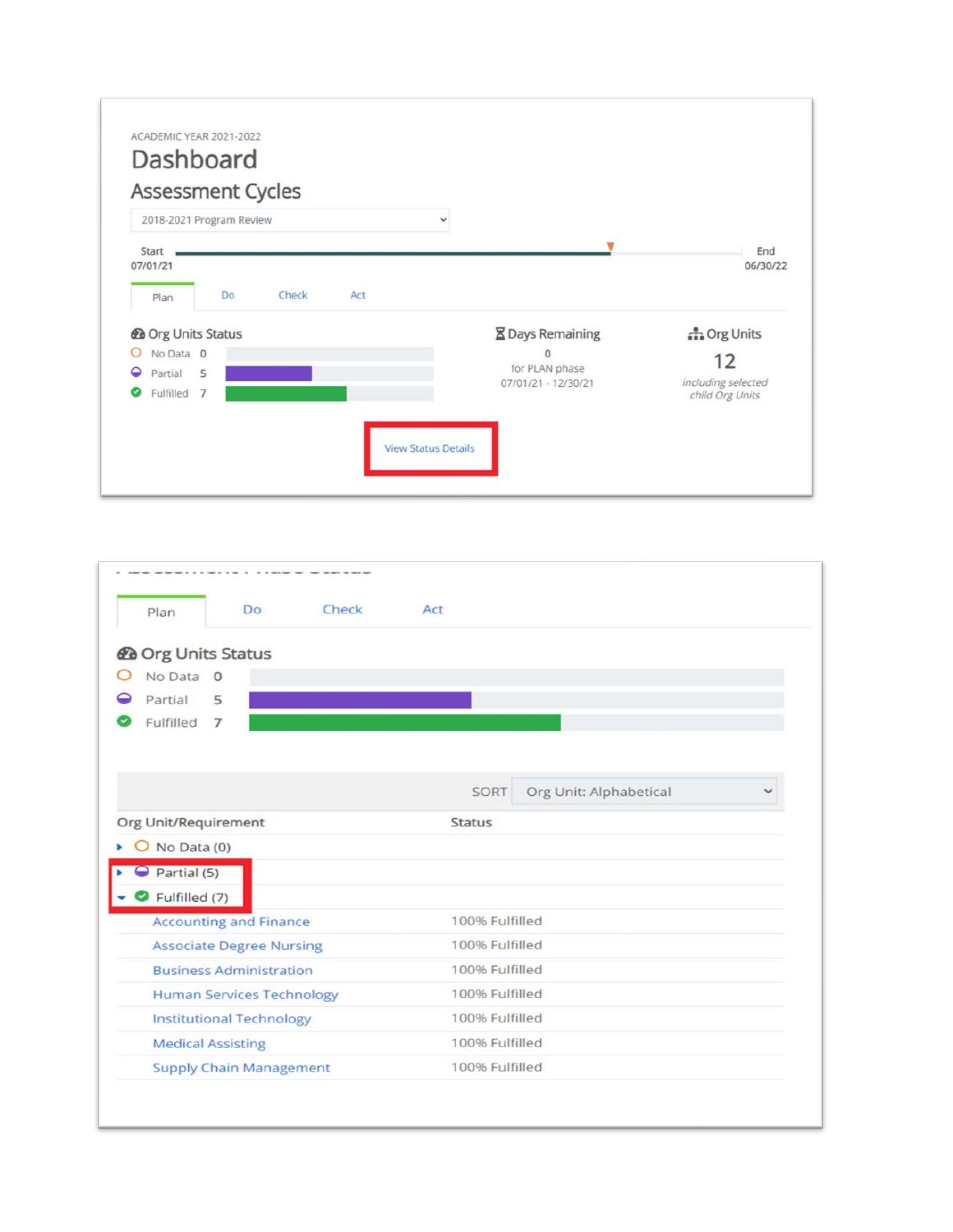Click on Grid Report in the upper left-hand corner.

| 2018-2021 PROGRAM REVIEW<br>Institutional Technology |               |               |         |                                       |                                             |             |                         |
|------------------------------------------------------|---------------|---------------|---------|---------------------------------------|---------------------------------------------|-------------|-------------------------|
| 3-year program review for select programs            |               |               |         |                                       |                                             |             |                         |
|                                                      |               |               |         |                                       |                                             |             |                         |
| Assessment Cycle Timeline                            |               |               |         |                                       | <b>C</b> Edit Setting<br><b>Grid Report</b> |             | <b>B</b> CSV Gap Report |
| Start                                                |               |               |         |                                       |                                             |             | End                     |
| 07/01/21                                             |               |               |         |                                       |                                             |             | 06/30/22                |
|                                                      |               |               |         |                                       |                                             |             |                         |
| Org Unit Status                                      |               |               |         |                                       |                                             |             |                         |
| <b>Check</b><br>Do<br>Act<br>Plan                    |               |               |         |                                       |                                             |             |                         |
| E Institutional Technology Fields Status             |               |               |         | <b>X</b> Days Remaining               |                                             |             |                         |
| O No Data 0                                          |               |               |         | $\circ$                               |                                             |             |                         |
| ◒<br>Partial<br>$\overline{0}$                       |               |               |         | for PLAN phase<br>07/01/21 - 12/30/21 |                                             |             |                         |
| ◎<br>Fulfilled 62                                    |               |               |         |                                       |                                             |             |                         |
|                                                      |               |               |         |                                       |                                             |             |                         |
| < Back to Org List                                   |               |               |         |                                       |                                             |             |                         |
| FILTER All Statuses .                                |               |               |         |                                       |                                             | SORT Status | ٠                       |
|                                                      | Required      | Created       | Missing | Responsible Users                     |                                             |             | <b>Last Edited</b>      |
| Template / Field<br>Program overview                 | $\mathcal{X}$ | $\frac{1}{2}$ | $\sim$  | $\sim$                                |                                             |             | 04/06/22                |
| Purpose statement for program                        |               |               | $\circ$ |                                       |                                             |             |                         |
| Program vision statement (3-6 years)                 |               |               | $\circ$ |                                       |                                             |             |                         |
| Program strengths                                    |               |               | $\circ$ |                                       |                                             |             |                         |

In most cases, you will click "Internal Viewer Only" if you are preparing the report for your own records.

| <b>Report Link Access</b>                                                                                                                      |
|------------------------------------------------------------------------------------------------------------------------------------------------|
| <b>Internal Viewer Only</b><br>Links within this report are private and can only be<br>accessed by users with institution system permissions.  |
| <b>External Viewer</b><br>Any links included within this report will be made public<br>and can be viewed by anyone with access to these links. |
| I acknowledge that the information contained in<br>these links is safe to share publicly.                                                      |
| Confirm<br>Cancel                                                                                                                              |